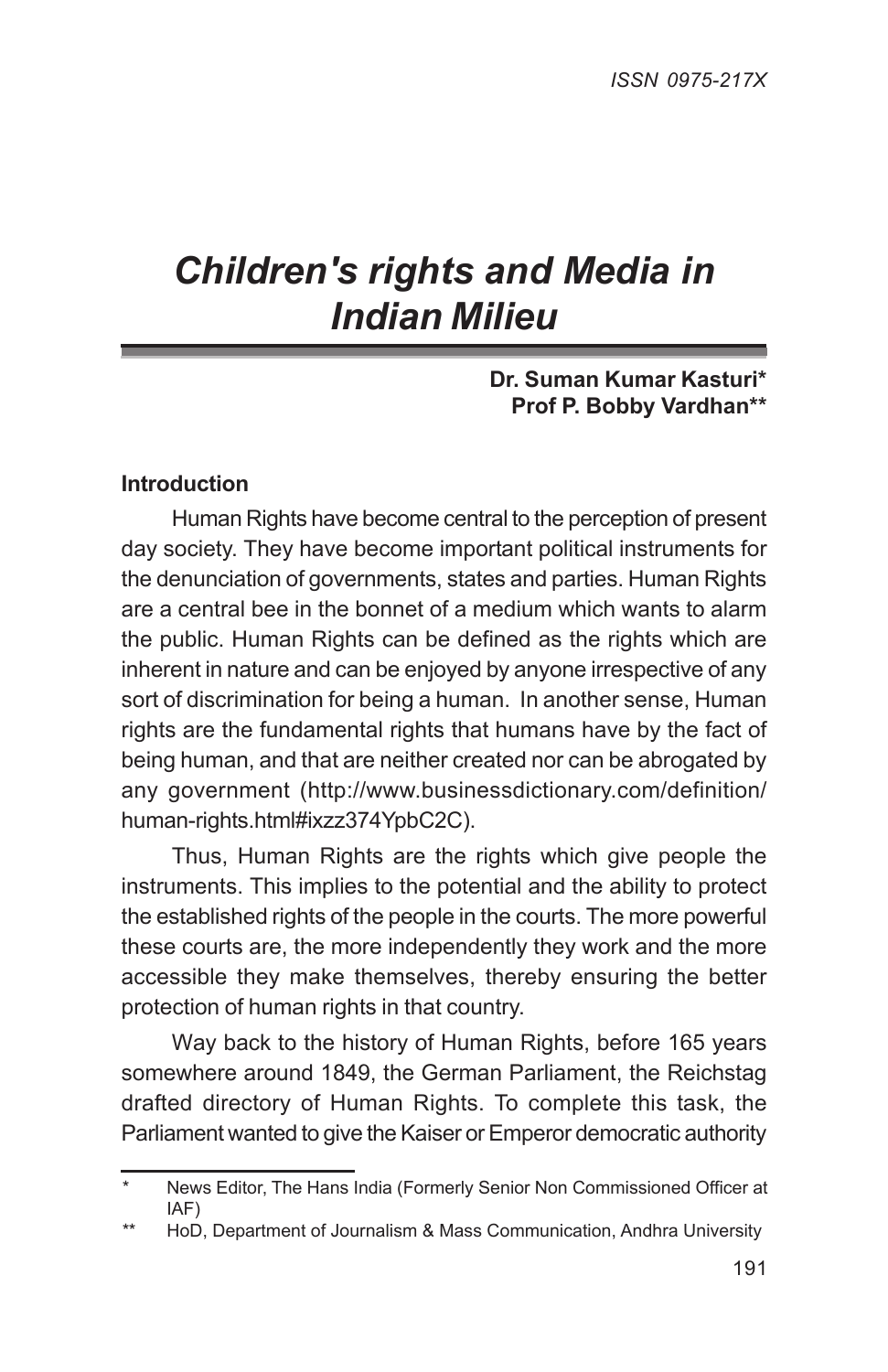by giving him the crown itself. "The Kaiser refused: a Kaiser, the Kaiser by divine grace, cannot be offered a crown by a parliament elected by the people!" (Thomas Fleiner 1999, 14)

The kings of the Middle-Ages saw themselves as rulers by divine grace, rulers who governed the people in the service of God. Every act of state was taken in the name of God. In a system like this, where someone makes the rules by heavenly refinement, there is no room for Human Rights. The king is supreme ruler and is not subject to the law lords. The idea that people have sacrosanct rights is found in many philosophies and cultures around the world. The entrenchment of Human Rights is a written document first occurred in the form of English Magna Carta of 1215. Despite the declaration of their belief in Human Rights, the princes, with their right to rule, never allowed themselves to be controlled. They always expressed the view that Human Rights would be protected whenever seen by the princes themselves (Ibid).

As far as Children specific rights are concerned, in the archaeological find, nobody thought to give special buttressing to children. In the Middle-Age, children were considered as small adults (Donald J Shoemaker 2009, 12). Nonetheless, in the middle of the 19th century, the idea appears in France to give children special shield, enabling the progressive growth of minors' rights. Since 1841, laws start to protect children in their workplace (Peter N Stearns 2012, 88).

The Universal Declaration of Human Rights (UDHR) was consequently formulated from an initial outline produced by John Humphrey (Daniel Moeckli et al 2010, 35), and a British Draft. Following many sessions of the drafting committee and approval by the plenary commission, on 10 December 1948, the UDHR was stated publicly by 48 states in the UN General Assembly. Undeniably, the years 1948 and 1949 proved to be significant ones for Human Rights standardsetting. Ultimately, the Universal Declaration of Human Rights made the universal applicability of Human Rights, which is expressed in the preamble, where the declaration is proclaimed "as a common standard of achievement for all peoples and all nations" (http://www.un.org/en/ documents/udhr/). The universality of the pronouncement is also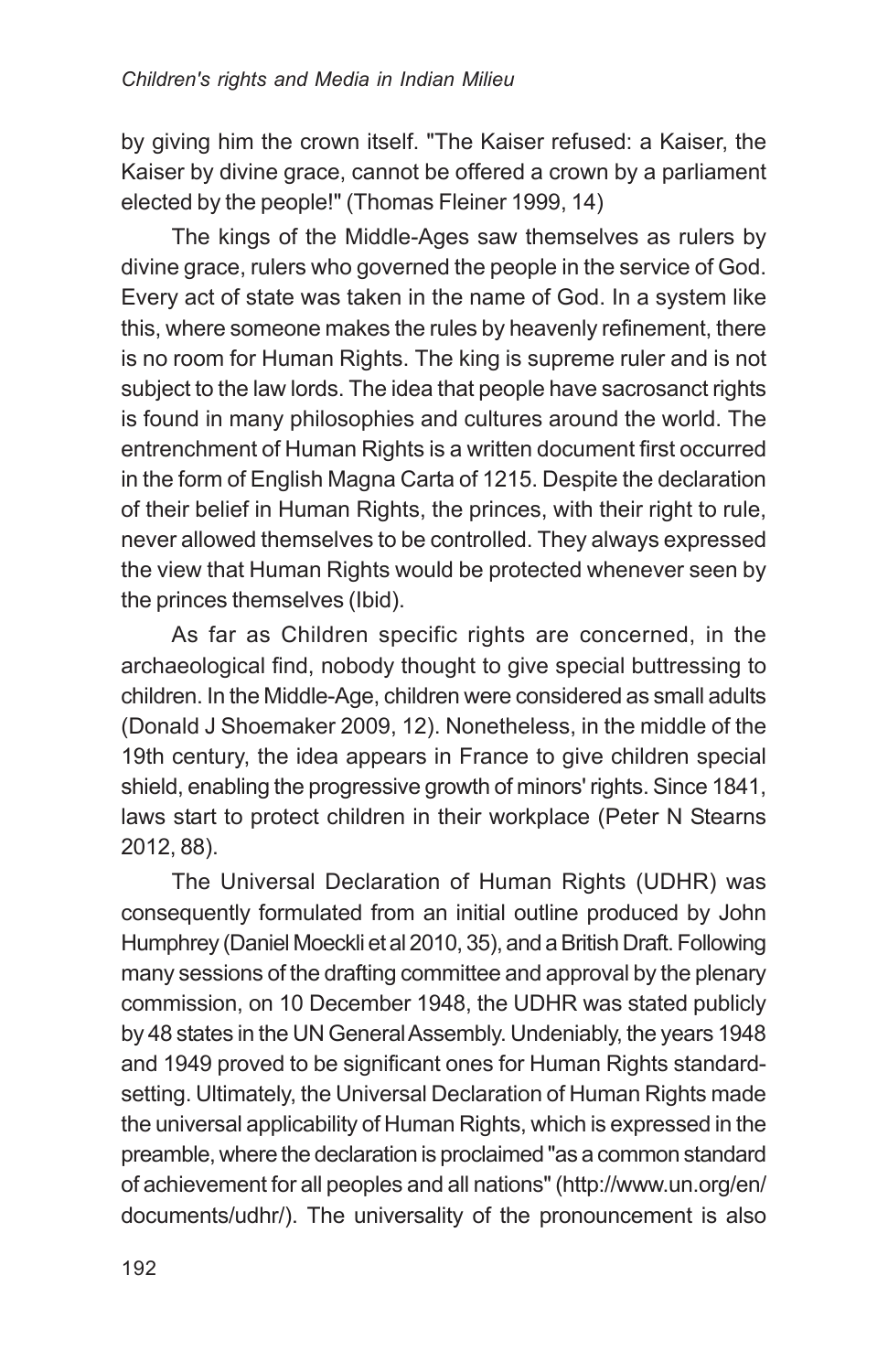noticeably expressed in its first two articles enouncing the ideology of equality and non-discrimination. Article 1 of UDHR states that "all human beings are born pre and equal in dignity and rights" and first paragraph of Article 2 of UDHR states that "everyone is entitled to all the rights and freedoms set forth in this Declaration without distinction of any kind such as race, colour, sex, language, religion, political or other opinion, national or social origin, property, birth or other status" (Eva Brems 2001, 5).

From the other corner, the United Nations Convention on the Rights of the Child (UNCRC) came into force on 02 September 1990 (Michael Freeman 2012, 363). Indian Government ratified it on 12 November 1992 (Neela Dabir et al 2011, 147). UNCRC starts out what governments and individual citizens should do to promote and protect the rights of all children. By signing the UNCRC, Indian Government has steadfast itself to ensuring that children can grow up in safe and supportive conditions, with access to quality education, health care, and a good standard of living. UNCRC concedes children's rights to express their thoughts and opinions freely, to play and form their own clubs and organisations, to access information and to make their ideas and information known.

According to the Convention on the Rights of the Child, "all people under the age of 18, unless by law, majority is attained at an earlier age" (Sophie Jeleff 1996, 67), is called a child. The Convention on the Rights of the Child has been ratified by all states around the globe except Somalia and the United States of America (Thoko Kaime 2011, 7-8) meaning that it is a fundamental document within the international legal obligations of these countries. Given the CRC's focus on both international prescriptions as well as respect for the local cultural values of India, there is a need for proper conceptual framework for elaborating children's rights within local cultural contexts. This chapter will attempt to elucidate such a framework on children's rights.

Further, human rights in general and children's rights in particular are going ground within the guarantees of Indian constitution and legalisation in the world. Children everywhere suffer a lot from deleterious cultural practices and notions which enjoy more legitimacy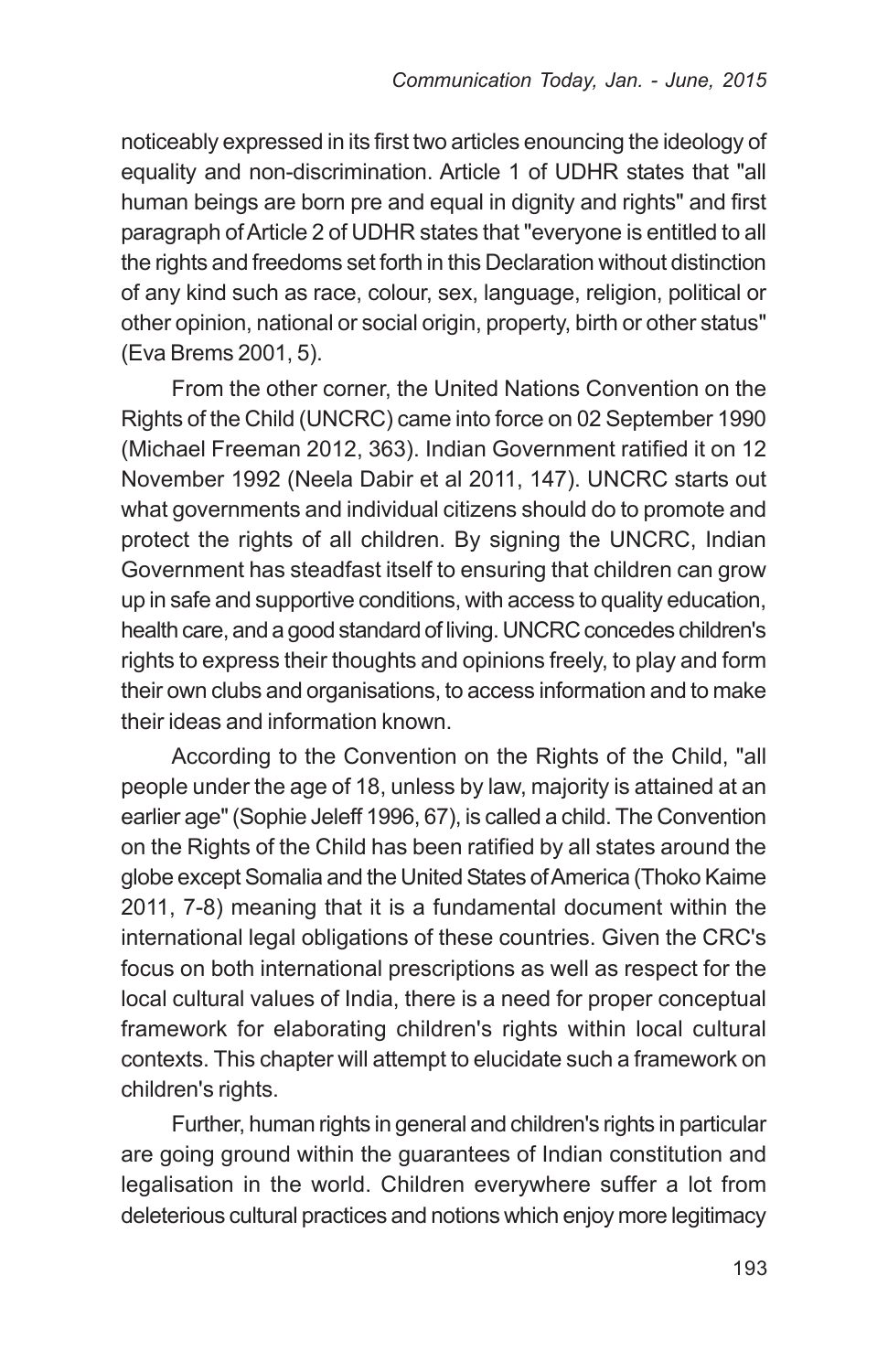than norms of international children's rights. At this juncture, there is a need for the mass media to take up this issue seriously and should campaign for the better practicing of the children's rights so that the very purpose of guaranteeing of such rights would be meted out. It is, therefore, intended to discuss in this chapter about the laws and policies governing children's rights in both international arena and in India, whilst discussing the guidelines framed by the International Federation of Journalists (IFJ) in the backdrop of the key issues of Indian Children.

# **Children and News Coverage in Indian Perspective**

There is no doubt that the present time we live in is a mediaobsessed era. Given the huge numbers and formats in media, postglobalisation, opportunities to raise issues and encourage interactivity have grown at a never-before rate. But even as children appear more and more in news coverage, their voice finds little or no representation. News reporting that ignores child rights often further exacerbates the injustice towards them.

However, in general, UNCRC sees the role of the mass media as a positive one in the development of the child. Under Article 17: States Parties recognise the important function performed by the mass media and shall ensure that the child has access to information and material from a diversity of national and international sources, especially those aimed at the promotion of his or her social, spiritual and moral well-being and physical and mental health.

Also, UNCRC encourage States to protect children from exploitation or sexual abuse. Under Article 19: States Parties shall take all appropriate legislative, administrative, social and educational measures to protect the child from all forms of physical or mental violence, injury or abuse, neglect or negligent treatment, maltreatment or exploitation, including sexual abuse, while in the care of parents, legal guardians or any other person who has the care of the child.

Furthermore, Article 34 says that States must protect a child from all forms of sexual exploitation and abuse, and specifically the exploitative use of children in pornographic performances and materials ((http://www.ohchr.org/en/professionalinterest/pages/ crc.aspx ).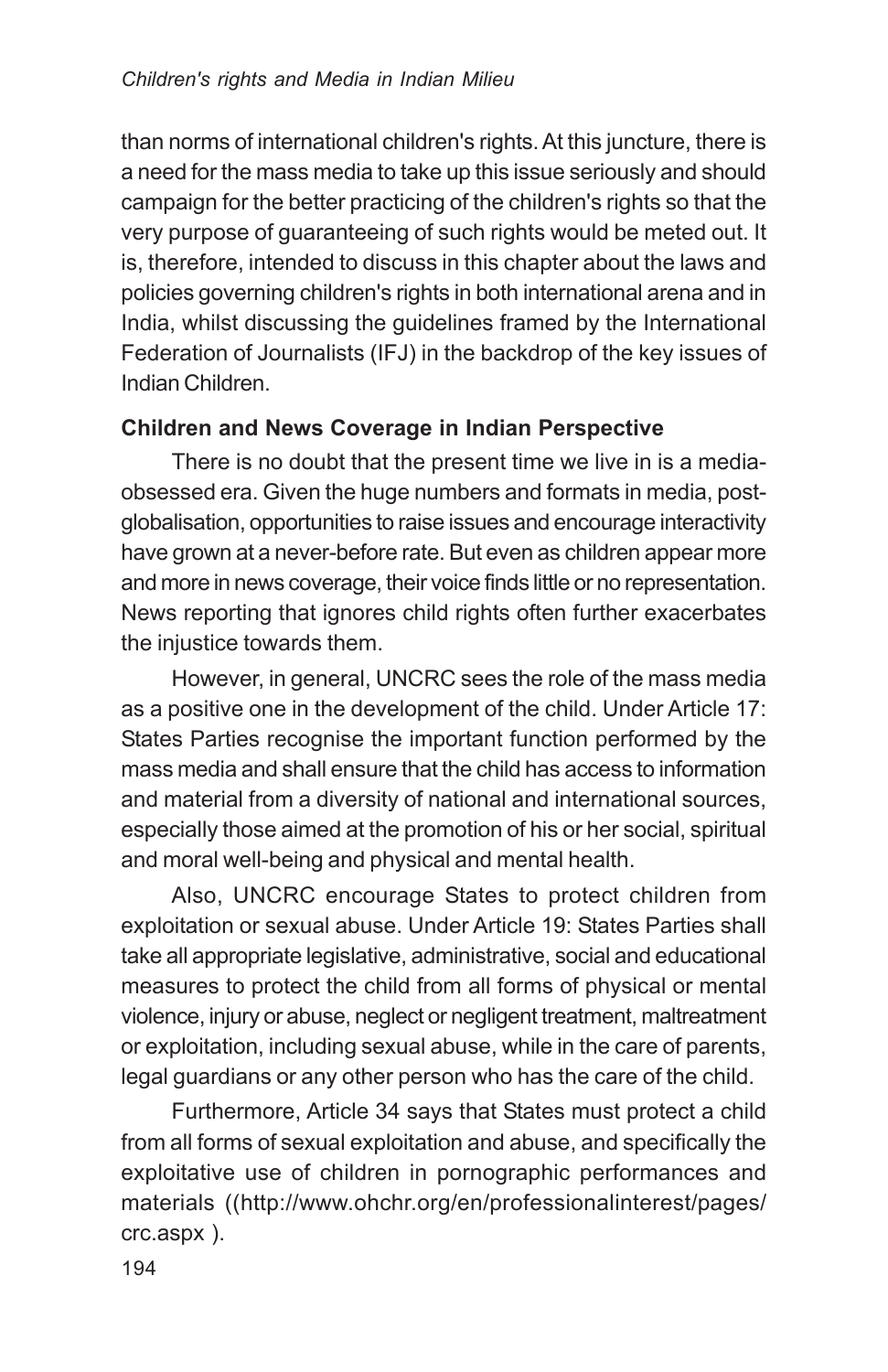## **A Need for Law Reform in the Interest of Children**

Since beginning of this millennium, there has been a gush of legislative initiatives on the issue of children's rights. Still, a lot needs to be done. The policies need to be reviewed at regular intervals as the violation of rights turn to be dynamic in nature. The law on child sexual abuse and paedophiles is the need of the hour. India has become a haven for paedophiles because of its slipshod laws. Child labour is taking different forms like child artists and vagabond child labour; and the law must be kit out to deal with such changes. Enacting child-friendly legislation to ensure a meeting of laws on education and child labour should also promise education of equitable quality to every child in India. There is also a need for national legislation on corporal castigation.

A flagrant relationship exists between the children who go missing and those who are involved in the forced labour and trafficking. So, there is a need to study (government authorities and universities may take up the task, exclusively) adequately about the relationship between the missing children and those involved in forced labour and trafficking. On an average, more than 40,000 children in India are reported missing every year. According to the National Human Rights Commission (NHRC), in 2005, on an average 44,000 children went missing out of which 11,000 remained untraced. (http:// www.childlineindia.org.in/missing-children-india.htm).

The existing laws do not speak about the mental health treatment of rescued and victimized children. Even this is a challenge as far as the children's laws in India are concerned. Child participation should be done in an authentic and meaningful manner. An initiative must come from children themselves, on their own terms, within their own realities and in pursuit of their own visions, dreams, hopes and concerns.

Succinctly, though there are many laws governing the children's rights, in India all such things have become only show pieces to a great extent. Despite many efforts put in by the concerned authorities, there is still a vacuum created as far as the implementation of the children's rights is concerned. The vacuum can be filled only by the media; and for the same, there is no swap available. The following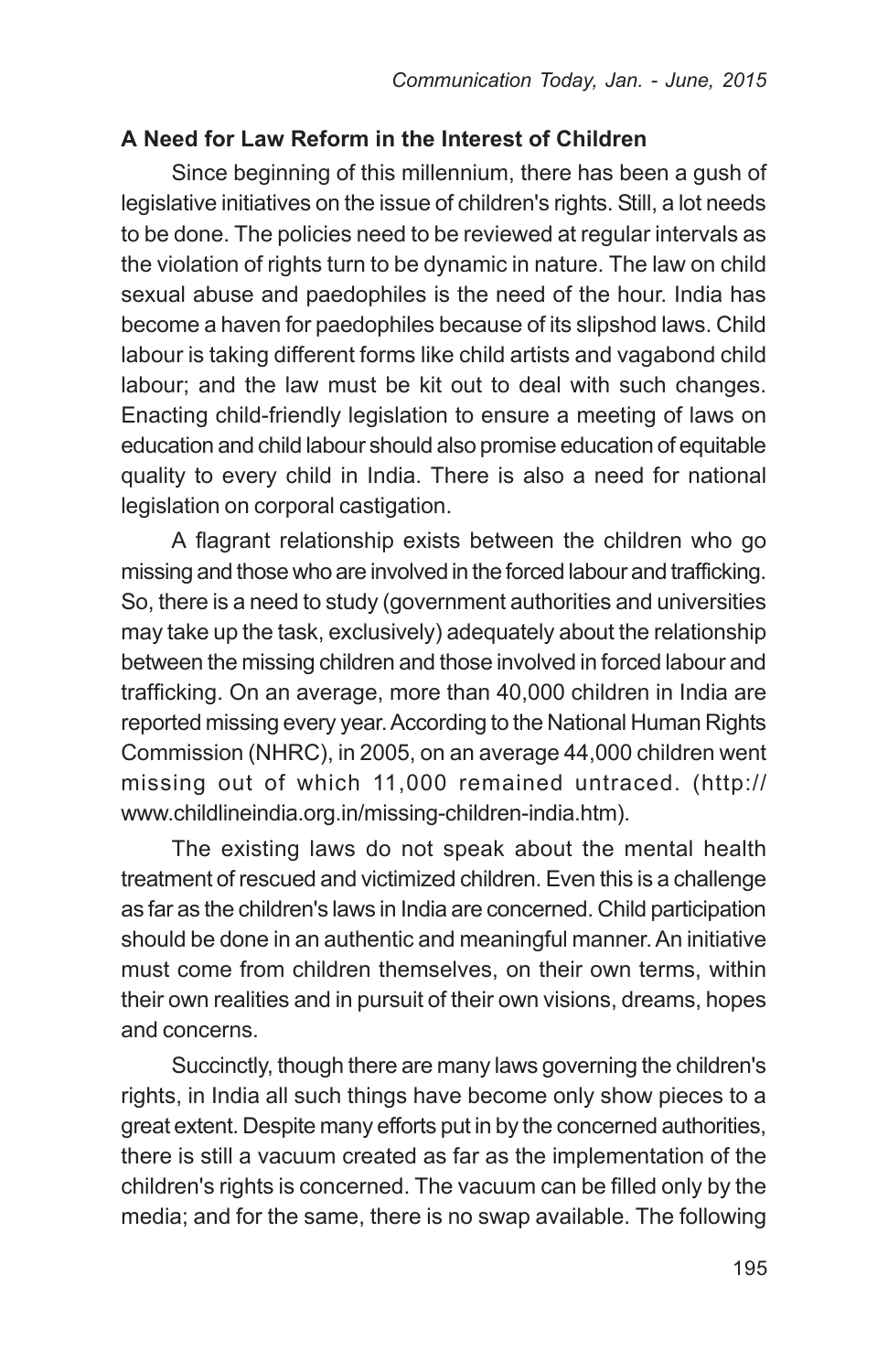four-step action plan when effectively implemented may prove certainly effective in addressing this crucial issue and minimise the losses concerning children. Fig 1 gives the pictorial denotation of the mentioned four-step action plan.

| Step-I   | Procuring information and data on policy                                                 |
|----------|------------------------------------------------------------------------------------------|
|          | development                                                                              |
| Step-II  | Evidence for effective strategies to draft guidelines                                    |
| Step-III | Determine suitable measures for action including<br>selection of media and allied issues |
| Step-IV  | Roles and responsibilities of all stakeholders<br>involved in the process                |

These four steps are interrelated to each other and is a cyclic process. In this era of Satmass Media (Suman K Kasturi 2013, 183), there is so much of possibility for disseminating the information to the children so as to make them educated on the available laws concerning them. The education on the children's rights should begin from primary standards. Furthermore, the role of media is not limited to educating the children alone, but it should also focus on other stakeholders - both who are responsible for safeguarding the children's rights, as well as those who violate the children's rights. The accepted journalistic ethos should be followed at all instances.



 Fig 1 Four-Step Action Plan *(Source: Personal file of Dr. Suman Kumar Kasturi)*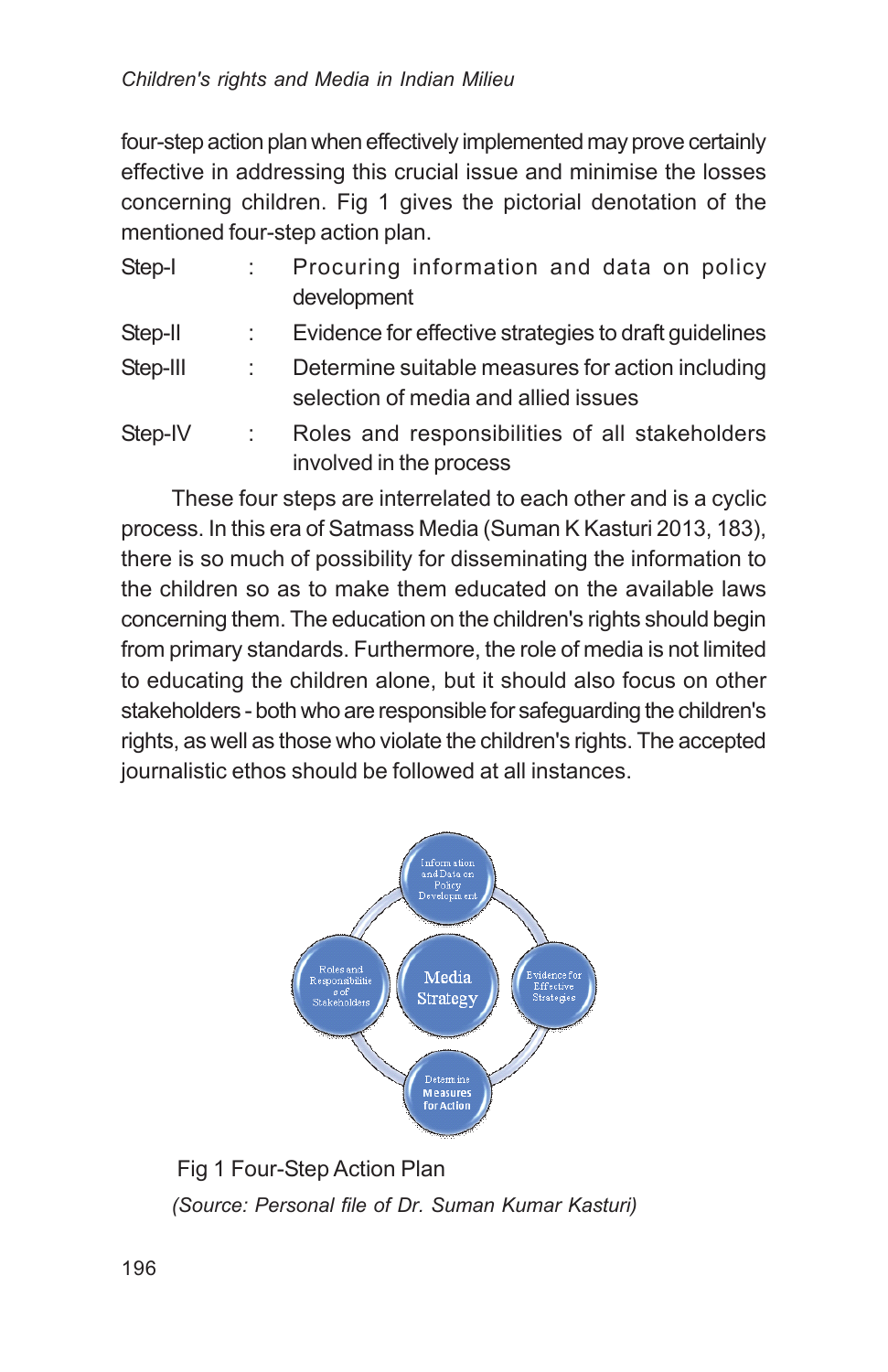## **Conclusion**

Appreciably, law is one of the many responses to social change. In certain respects it is the most imperative since it represents the authority of the state and its endorsing power. Through legislative or administrative responses to new social conditions and ideas, as well as through judicial reinterpretations of constitutions, statutes, or standards, the law increasingly not only articulates but sets the course for major social changes. Clearly, the prospects for change led by law may be limited because children's status depends on shifting the connections between the family, society, and the economy more broadly. In this sense, realizing children's rights remains reliant on other social changes.

Though there are many acts and policies in force concerning the children's rights, most of them are not known to most of the people, including the media authorities. The lawmakers must understand the nature of complex social ties on which the cohesion of society depends. Law has come to be seen as an independent agent of social change and social direction. There is a need to disseminate the information tolerably to the concerned else it's of no use!! The support of media should be taken by the government to focus much on the children's rights for their effective utilisation.

Considering it as a social responsibility, the media channels should volunteer to take up such tasks of promoting children's rights, thereby contributing their best for the betterment of children in general and the society as a whole. Journalists should put to critical examination the reports submitted and the claims made by governments on implementation of the UN Convention on the Rights of the Child in their respective countries. The media should not consider and report the conditions of children only as events but should continuously report the process likely to lead or leading to the occurrence of these events.

## **References**

- 1. Brems, Eva. (2001). Human Rights: Universality and Diversity. The Hague: Martinus Nijhoff Publishers.
- 2. Convention on the Rights of the Child (2014, July 07). United Nations Human Rights Convention on the Rights of the Child. Retrieved July 07 2014, from http://www.ohchr.org/en/professionalinterest/pages/crc.aspx